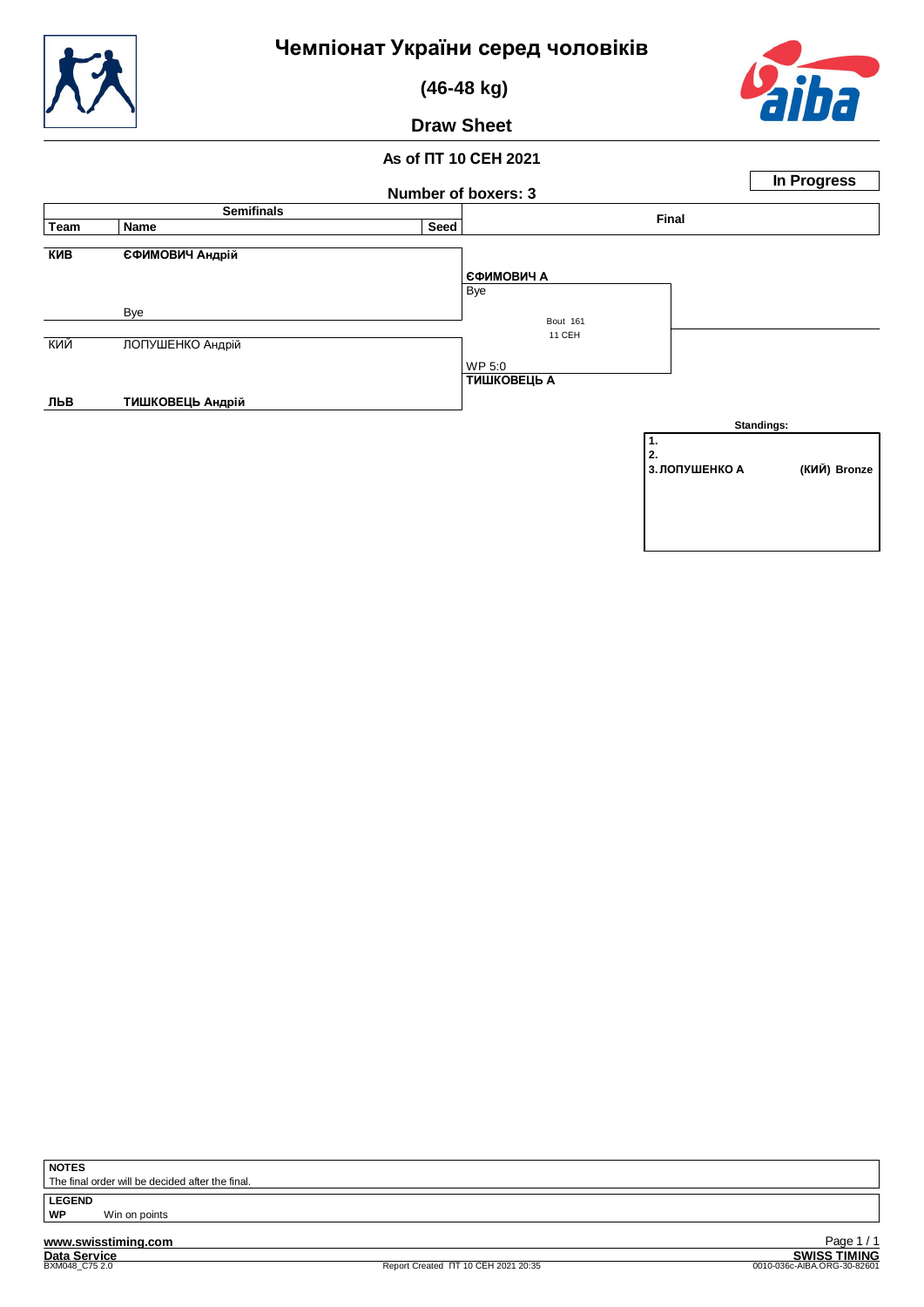

 **(51 kg)**



#### **Draw Sheet**



| <b>NOTES</b>                                     |              |            |                                     |    |          |    |                             |  |  |  |  |
|--------------------------------------------------|--------------|------------|-------------------------------------|----|----------|----|-----------------------------|--|--|--|--|
| The final order will be decided after the final. |              |            |                                     |    |          |    |                             |  |  |  |  |
| <b>LEGEND</b>                                    |              |            |                                     |    |          |    |                             |  |  |  |  |
| Rn                                               | Round number | <b>RSC</b> | <b>Referee Stops Contest</b>        | WO | Walkover | WP | Win on points               |  |  |  |  |
|                                                  |              |            |                                     |    |          |    |                             |  |  |  |  |
| Page 1/1<br>www.swisstiming.com                  |              |            |                                     |    |          |    |                             |  |  |  |  |
| <b>Data Service</b>                              |              |            |                                     |    |          |    | <b>SWISS TIMING</b>         |  |  |  |  |
| BXM051 C75 2.0                                   |              |            | Report Created IT 10 CEH 2021 20:35 |    |          |    | 0010-036c-AIBA.ORG-30-82601 |  |  |  |  |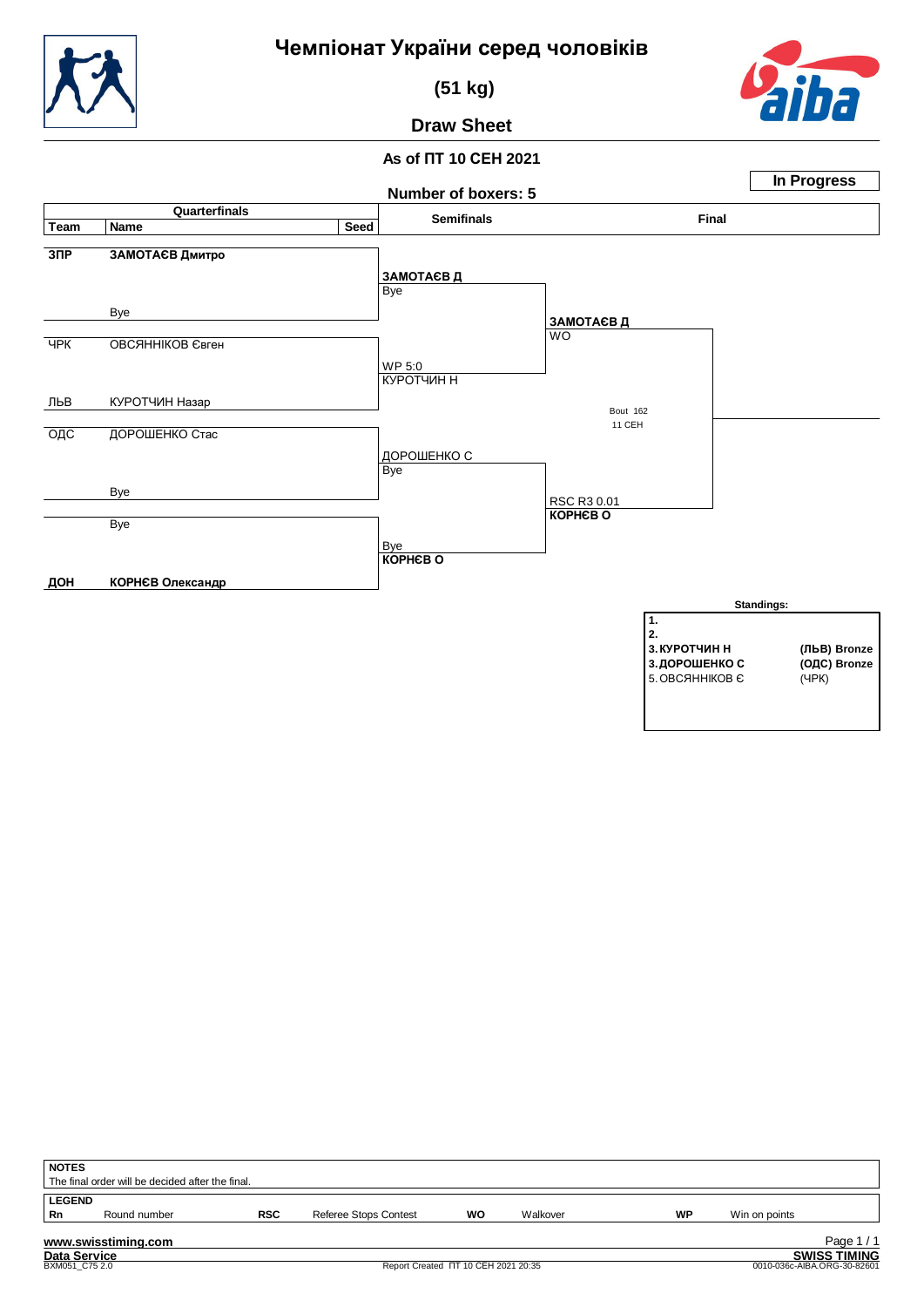**(54 kg)**



**Draw Sheet**

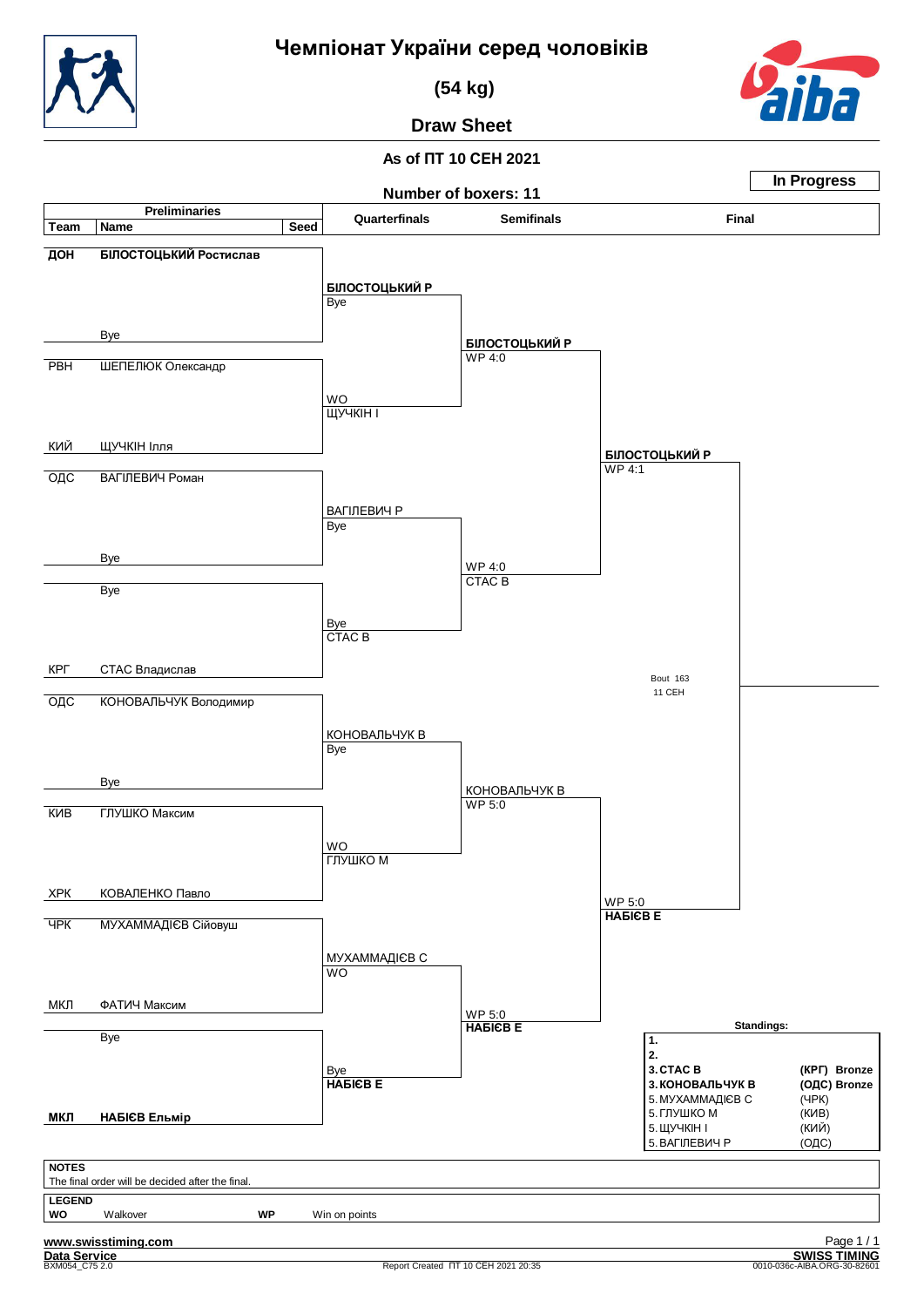**(57 kg)**



**Draw Sheet**

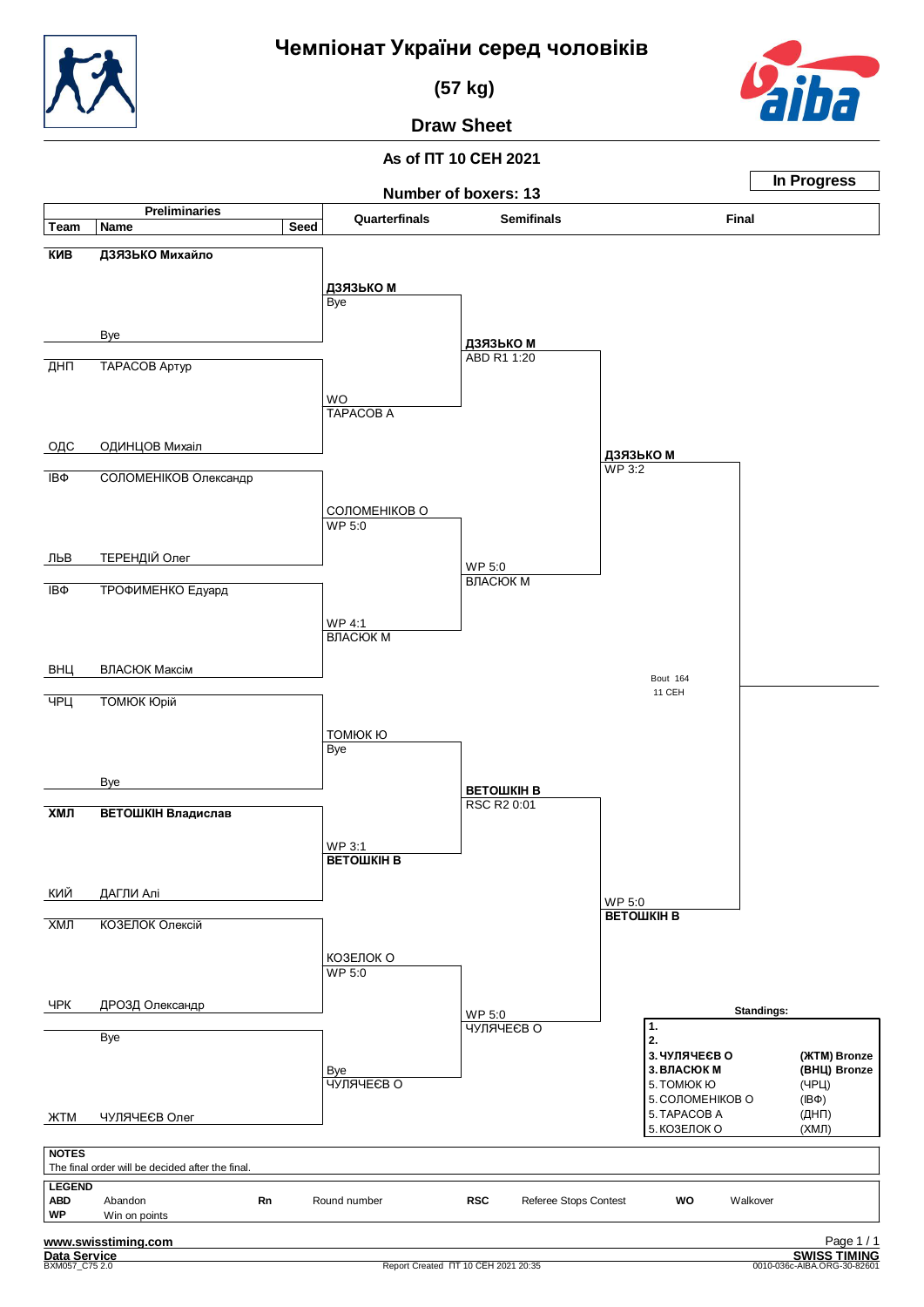

 **(60 kg)**

### **Draw Sheet**

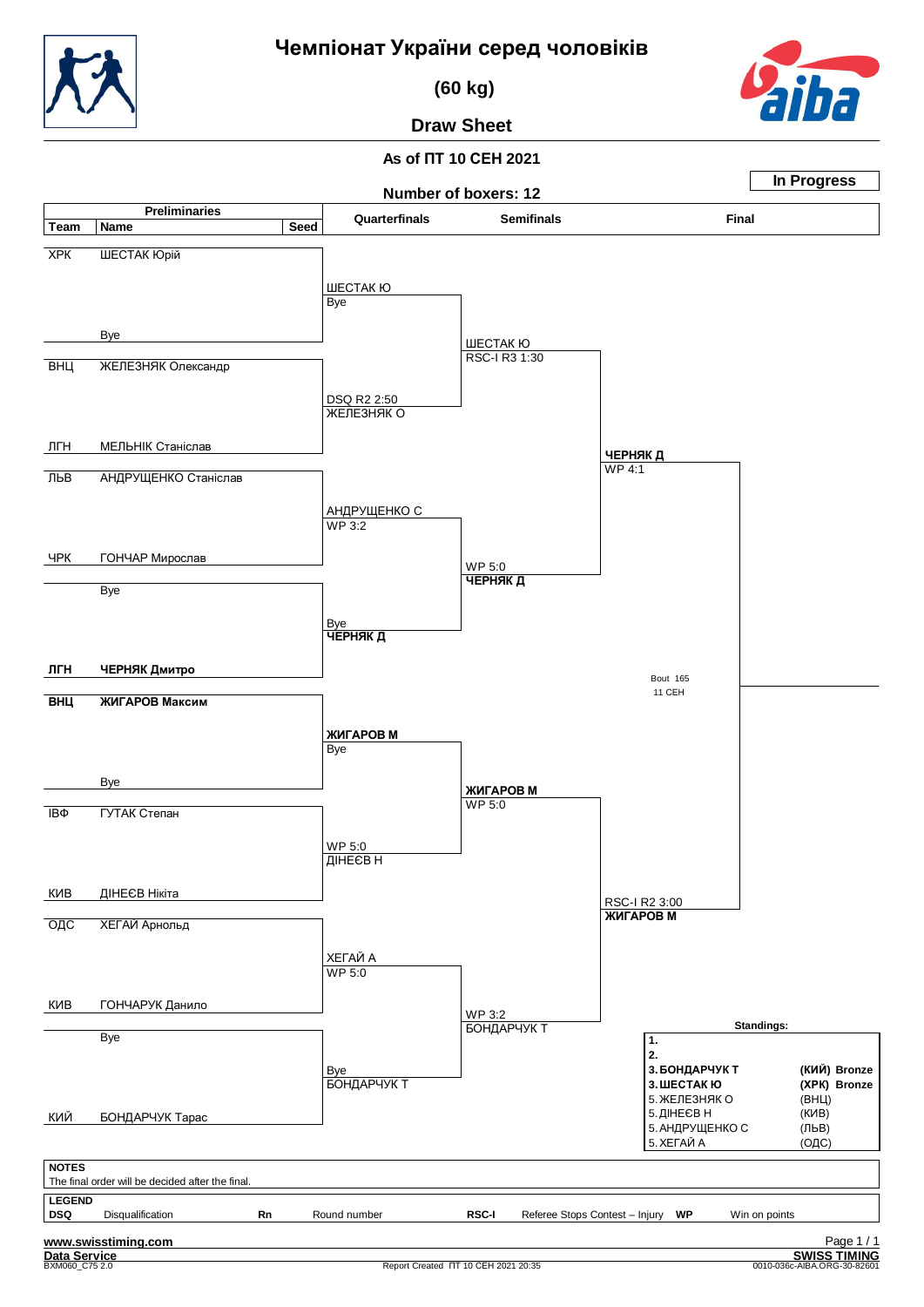

 **(63.5 kg)**



**Draw Sheet**

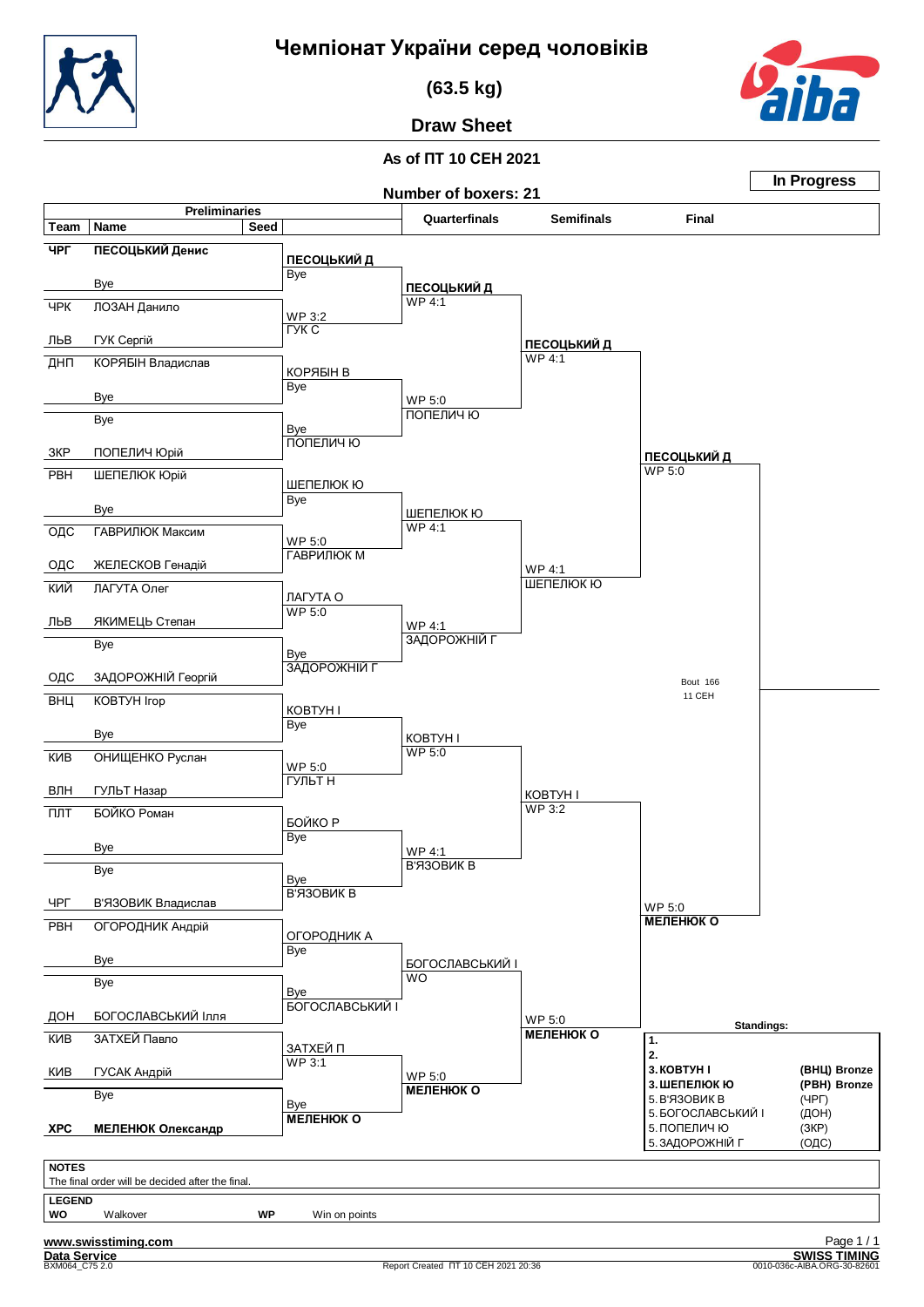

 **(67 kg)**



## **Draw Sheet**

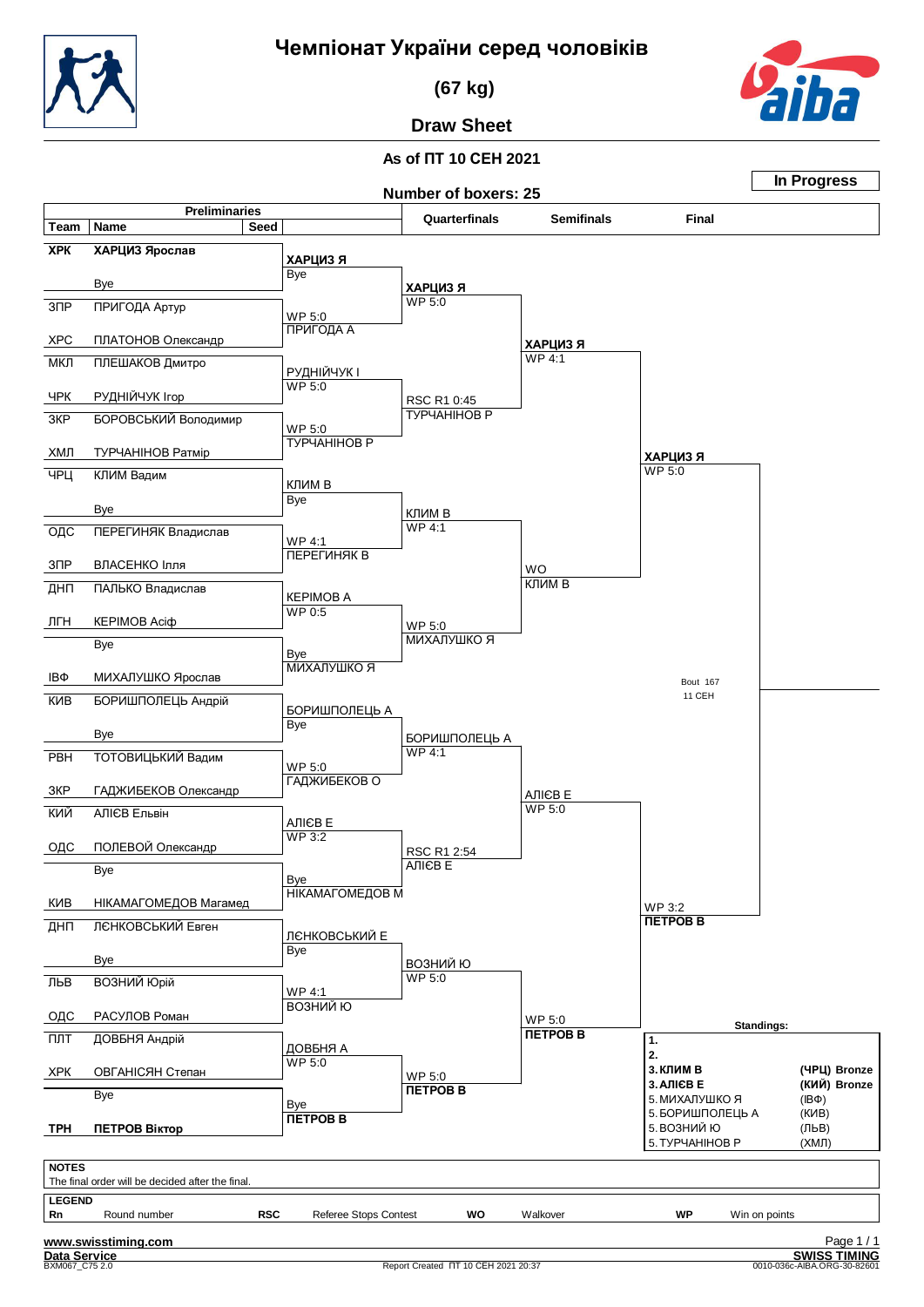

 **(71 kg)**



# **Draw Sheet**

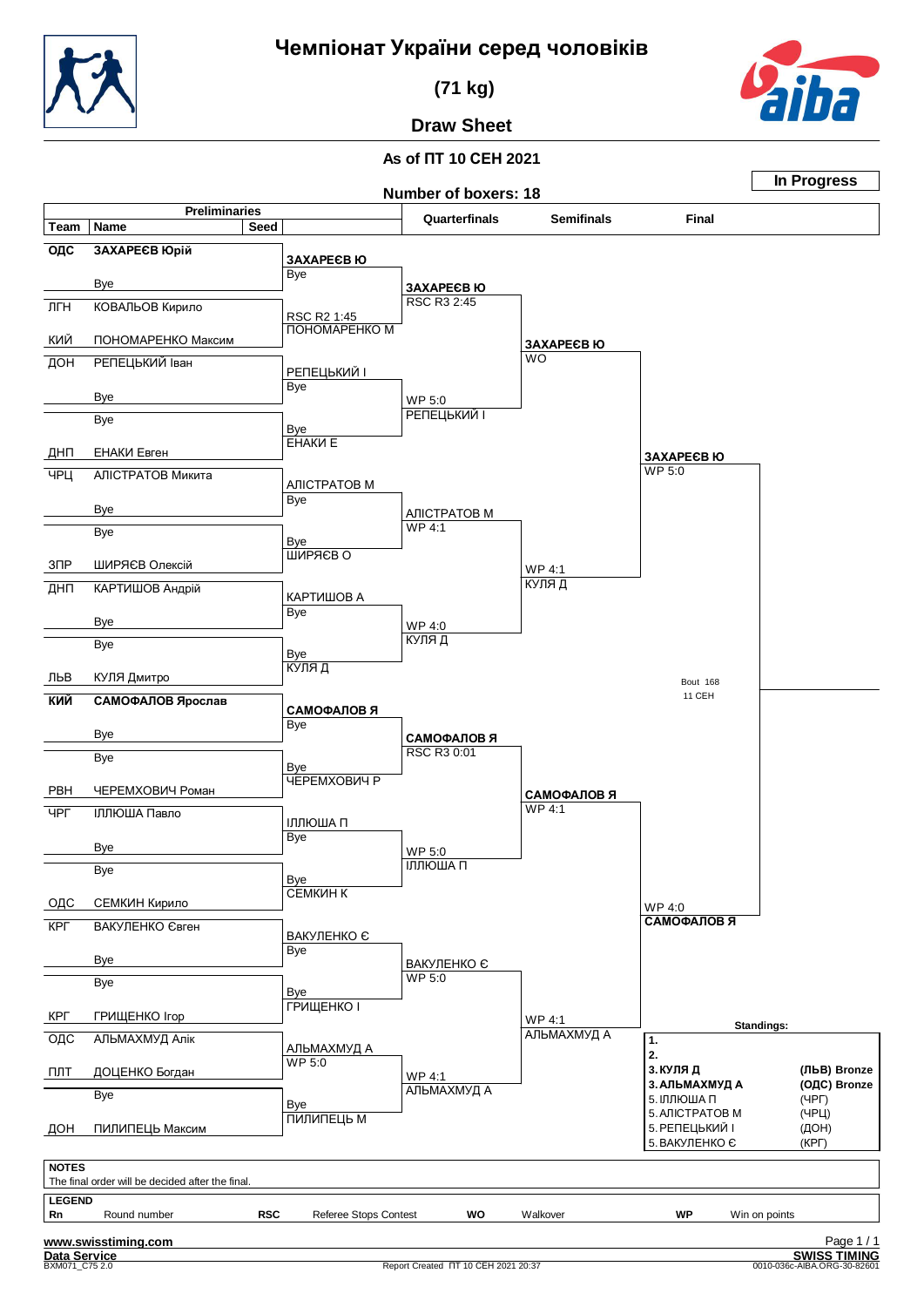

**In Progress**

 **(75 kg)**

## **Draw Sheet**

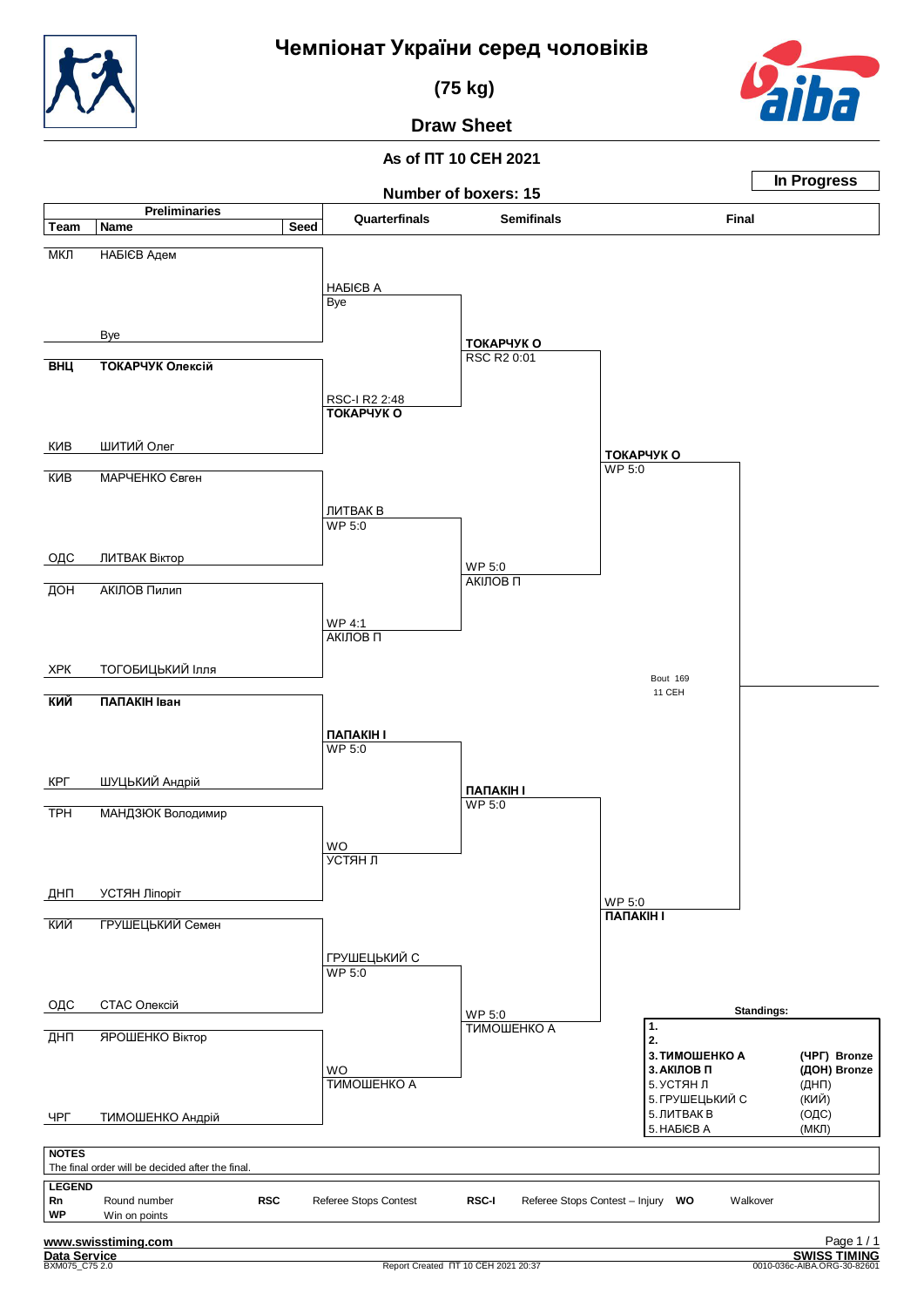

 **(80 kg)**



**Draw Sheet**

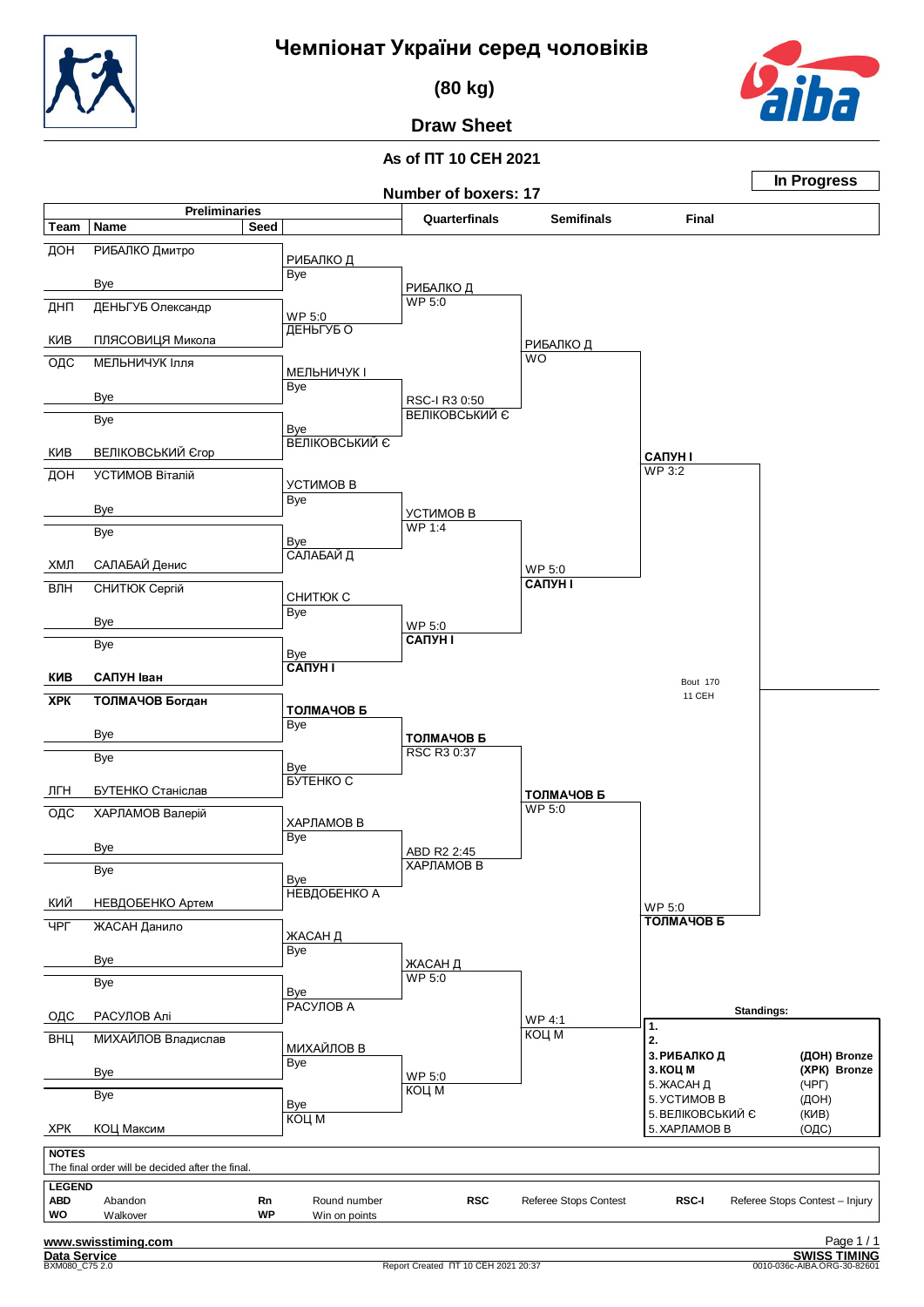

 **(86 kg)**

## **Draw Sheet**

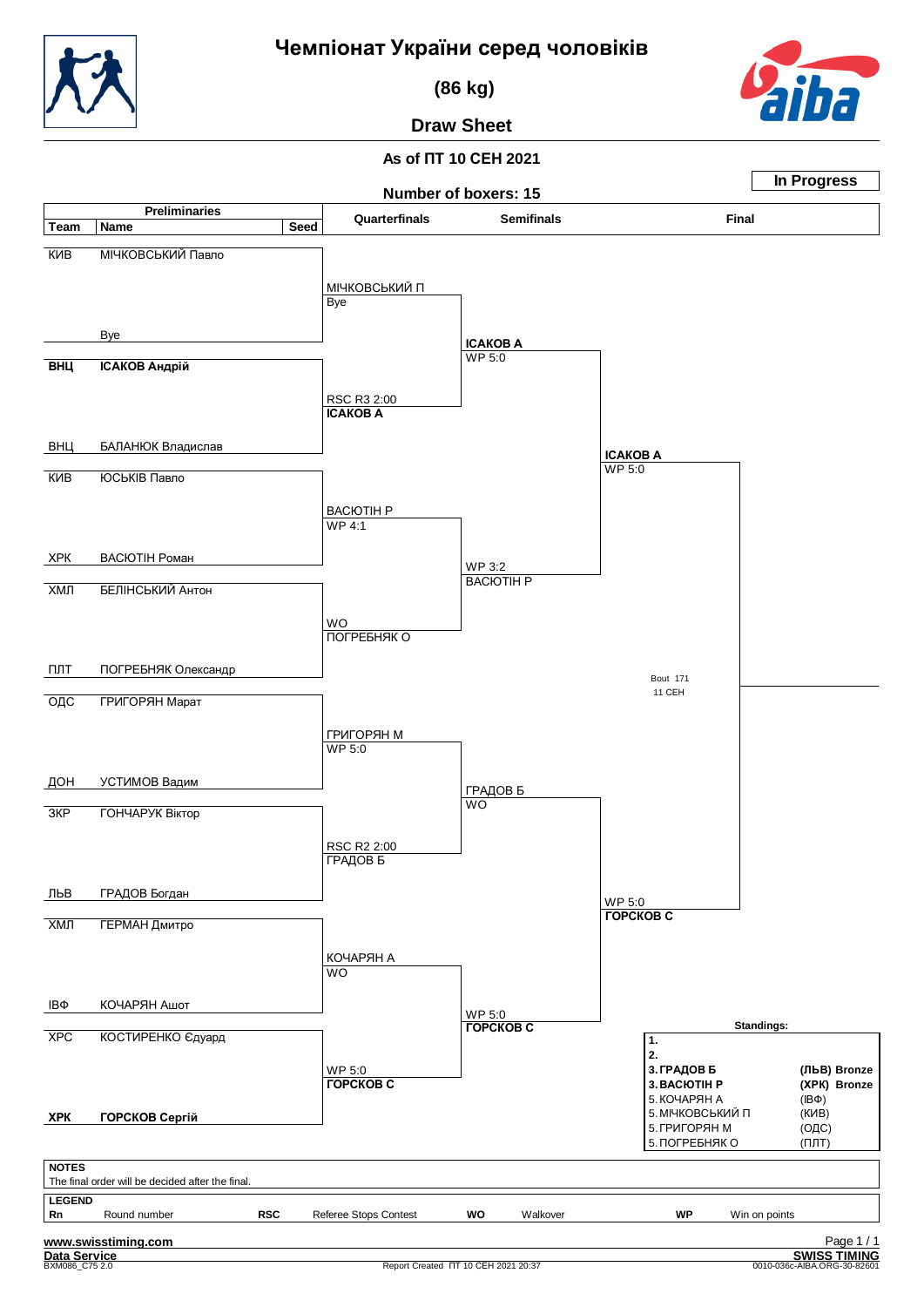

 **(92 kg)**

## **Draw Sheet**